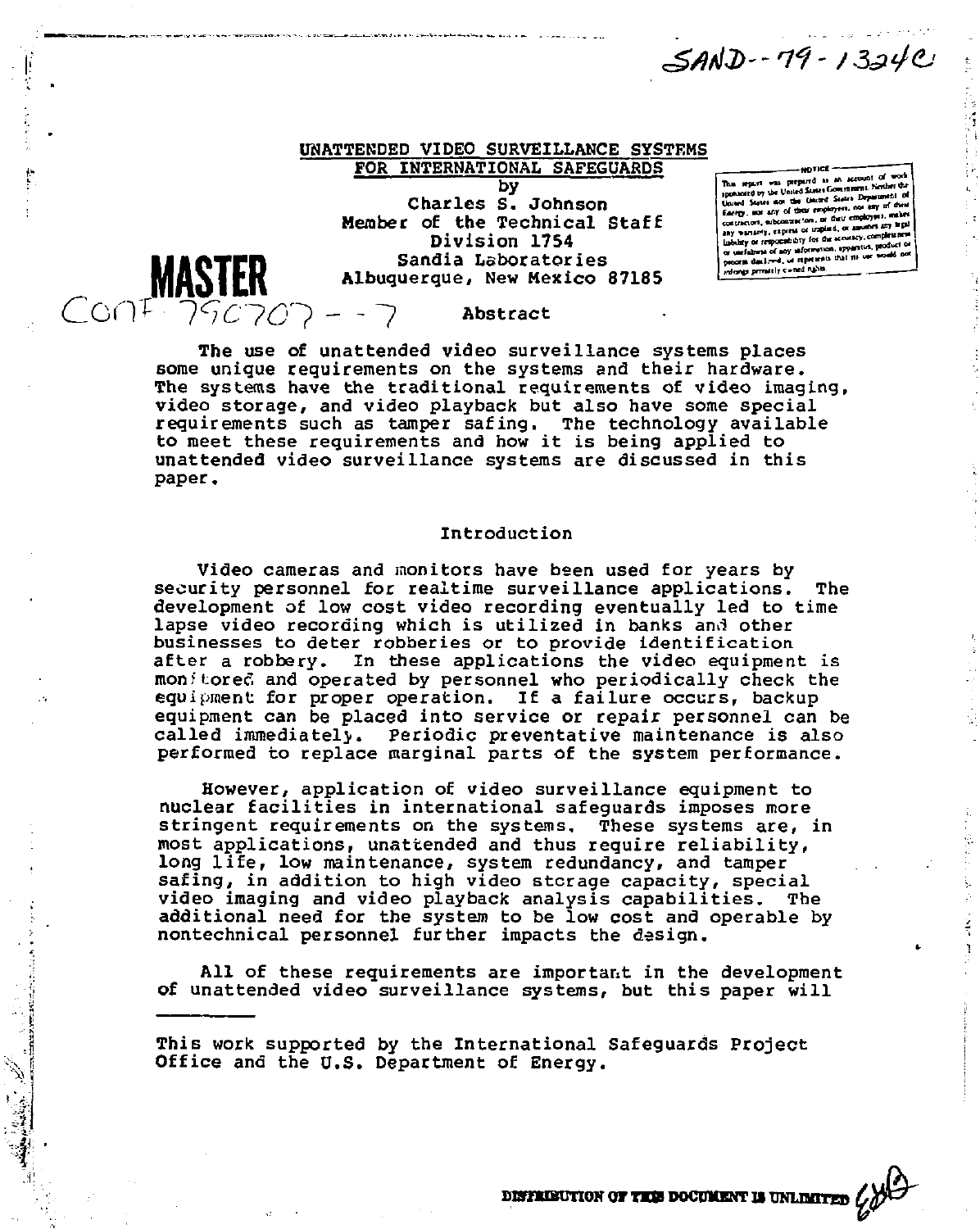be limited to four major areas of concern and how they are being implemented today, and their expected future implementation. These areas are video imaging, video storage, video playback and system tamper safing. Systems under development will be used to illustrate how the technology currently is being applied.

#### Video Imaging

Until about 1975 all television cameras used vacuum tube type imaging devices that had a light sensitive compound or solid state imaging surface. These devices use a scanning electron beam to read the image information from the imaging surface. The camera imaging tube is subject to wear out phenomena characterized by decreasing output with time and random failures such as shorted elements or burned out filaments.

The charge coupled device (CCD) became the first solid state imaging element that would permit the design of a completely solid state television camera. Such a camera (See Figure 1) was used in a portable battery operated TV surveillance system (See Figure 2) developed for the International Atomic Energy Agency. Important features of CCD cameras are the small size, light weight, low power, and instant-on design. This camera is completely solid state, thus providing the ability to power strobe the camera and recorder to extend battery life. The camera's instant-on capability permits shorter duty cycles for recording than would be possible with tube filaments which require a warm-up time. A CCD imaging device offers longer imaging pickup life since it is not subject to the deterioration of filaments or the decrease of cathode emission due to aging of the camera tube.

The CCD camera is an example of advanced technology that is capable of improving the reliability and the operational performance of an unattended video surveillance system. Lab tests of this type of camera have shown no perceptible degradation of imaging performance over extended time periods of operation. However, these cameras do not offer all of these attractive features without sacrificing other desirable characteristics. Disadvantages of current CCD imaging devices are higher cost, lower resolution, and less light sensitivity in the visible light region. For example, the CCD camera used in the battery system will produce a full video output for scenes with 1.1 footcandles illumination while a newvicon tube in a similar camera will produce a full video output with only 0.2 footcandles on the scene.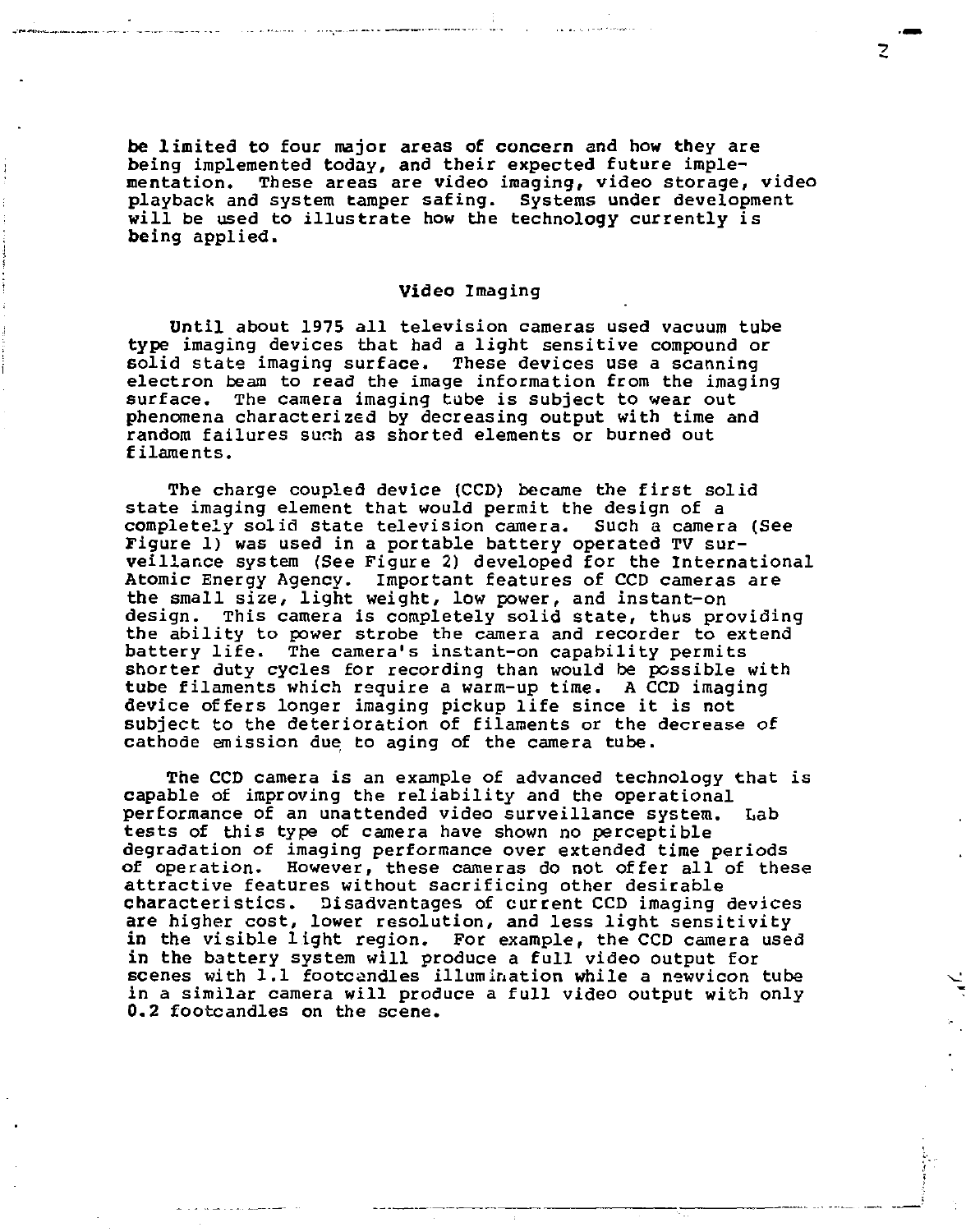**New** solid state imaging devices will soon be available that **will** offer increased resolution and increased sensitivity. Some structures as large as 484 by 384 imaging elements have been described in technical papers. These television imaging devices offer horizontal resolution of 260 TV lines and vertical resolutions of 350 TV lines. This type of imaging resolution is very close to the present bandwidth capabilities of video recorders utilized to store the images.

#### Video Storage

The video frame contains a tremendous amount of information. Much of it is redundant from the standpoint of frame to frame images and could be thrown away if it were possible to discriminate the changes between successive images. Presently all of the video information must be stored because the discrimination must be done by the human. An analog video image can be stored on magnetic tape or disc. The image con be digitized and a stream of digital words stored in a digital format on magnetic tape, disc or in a solid state memory. Since it requires about two million bits of storage to hold one broadcast quality video frame, solid state memories are useful only for temporary storage of a frame or, at the most a few frames of video information. Magnetic discs, because of track width limitations, are generally capable of storing only 200 to 500 images.. An unattended television surveillance system may need to store 200 images in a single day depending upon its recording interval. Hence it appears that magnetic video tape must be used for any system that must store thousands of video frames over long time periods. Video recording on magnetic tape to date has been a segmented type of recording using either transverse or helical scanning of a slow moving tape. The video information, because of its tremendous bandwidth and information, requires high tape writing speeds. Video recording on magnetic tape meets this requirement through a combination of a moving tape and moving video recording heads. Some unattended systems have utilized time lapse recorders modified to record several frames of video information and then stop, stopping and starting such a system causes losses of video information due to the positioning of the tape. The result on playback is annoying video signal dropouts between each recorded surveillance event. The new technology being developed for unattended systems attempts to eliminate tnese annoying glitches.

In the Unattended Video Surveillance and Recording System shown in Figure 3, video recording is accomplished by an assembly editing technique. This technique produces a sequence of video frames that can be played without the annoying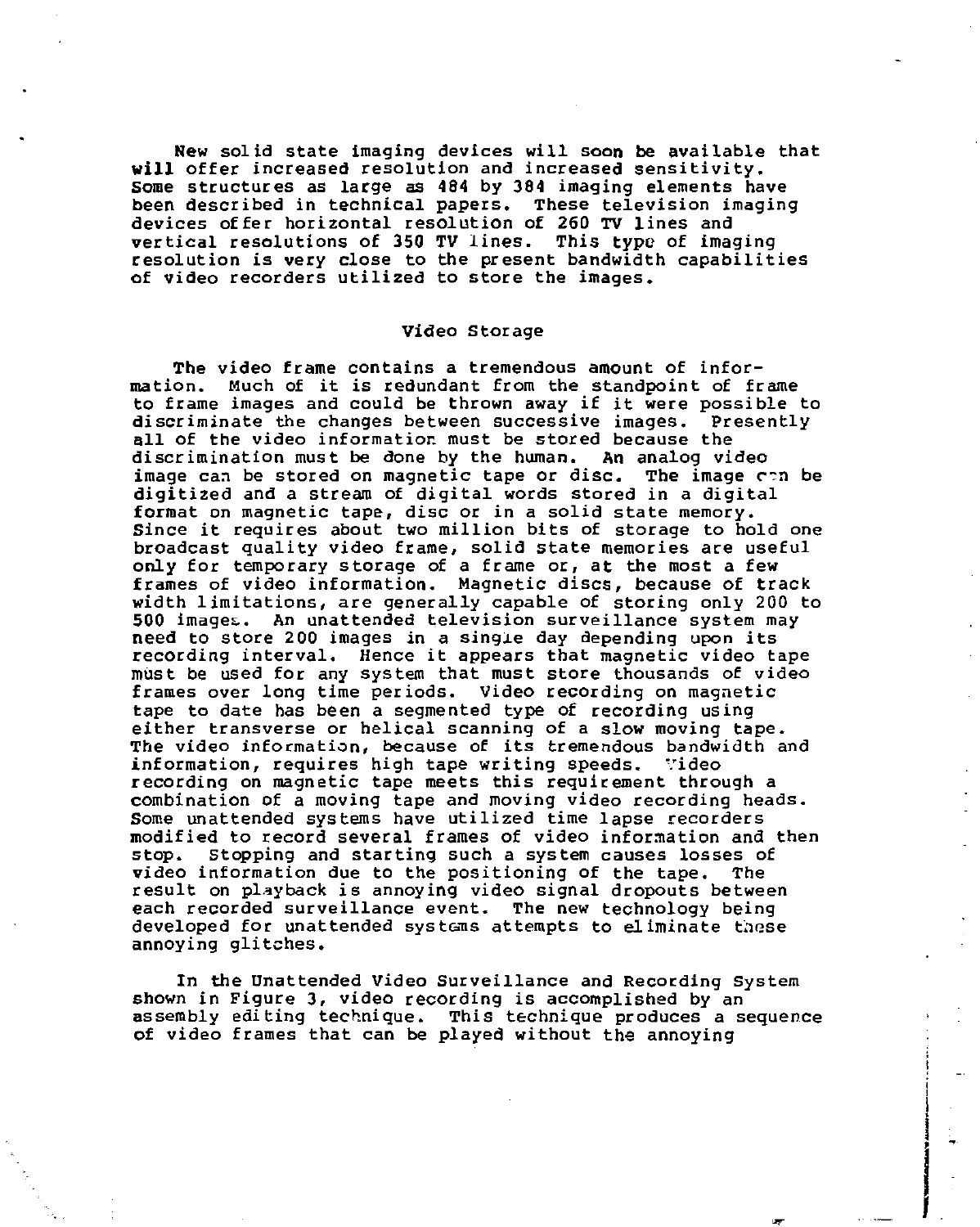dropouts. To accomplish an assembly edit, the forward motion of the tape and the rotational motion of the recording head scanner assembly is synchronized at the proper speeds before recording. Upon starting, the tape is run forward until it achieves a speed of 4.0 cm/second. The scanner assembly is rotated until it is scanning at a rotational velocity of 1800 rpm which is the usual speed for dual record head scanners recording 525 line, 30 frames/sec video signals. At the edit point on the tape the recording head is enabled and the predetermined number of video frames is recorded on the tape. The tape machine is then stopped and the tape is backed up so that it will be be able to achieve the necessary speed to record the next frames contiguous to the previous recording. This type of editing provides animated movement of objects. When no changes occur in the video image, the picture recorded shows only the changes in time-date characters.

 $\cdot$ 

Most video recorders of the size and electrical configuration compatible with unattended surveillance applications require modification to the recording circuitry. Sony SLO-320 video cassette recorders are being modified to perform assembly edits in che systems being developed. (See Figure 4.)

### Video Playback

Surveillance tape review is easier when the video image is stable without video signal dropouts or noise bars but additional analysis aids can improve the reliability of tape reviewing. Video analysis circuits have been developed for the unattended systems shown in Figures 3 and 5. The video analysis circuits look for coded information indicating an anomalous condition. When such information is encountered, a pause command is issued to the recorder. The pause command stops the forward transport system causing the frame of interest to be continuously displayed. The tape stops but the scanning assembly continues to rotate and read the video recording track on the tape.

The video analysis circuit in the system is triggered whenever motion or tampering has occurred so that the reviewer of the tape will be alerted that something has occurred and that those frames should be examined with additional care to determine if the action was significant. Another important feature of the video analysis circuit is the capability to jog or move the tape slightly in its transport so that frame by frame review can be accomplished. This slow motion capability is accomplished by hand controllers that provide variable tape speeos.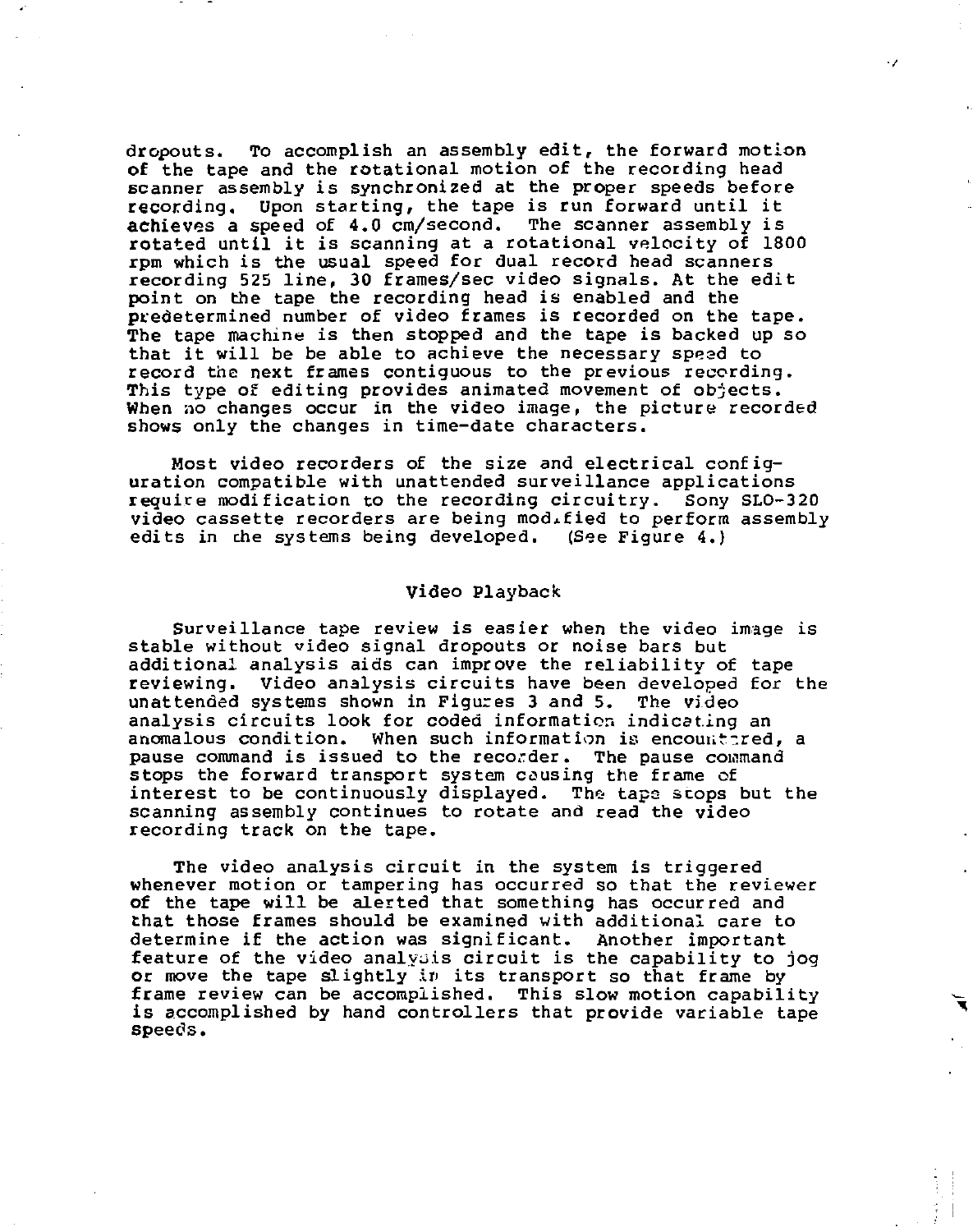### Tamper Safing

Tamper safing means providing ways to detect system tampering rather than prevent it. Circuitry is carefully designed so that any attempts to tamper with the system can<br>clearly be differentiated from circuit or system failures. The clearly be differentiated from circuit or system failures. final determination of whether tampers have occurred is made by a careful review of the video tapes and by evaluating the system to determine whether the tamper indication recorded is compatible with the present state of system operation.

One of the most difficult areas to tamper safe is the transmission cable between the camera housing and the recording console. With today's technology, video images can be substituted on unprotected video cables making it virtually impossible to detect the substituted image. The unattended video surveillance systems developed by Sandia utilize special protection techniques on the transmission cables to detect any violation of those cables. A number of techniques have been considered and are presently being employed on the systems shown in Figures 3 and 5. These systems utilize special frequency multiplex techniques that make it difficult to substitute images into the recording system without a detection of the tampering.

#### New Technology

New emerging technology in the areas of memory storage capacity and optical video disc recording will have great bearing upon the development of unattended surveillance systems. Larger capacity memory storage in such devices as CCD shift registers or bubble memories may make it possible to perform some type of realtime analysis on video frames to determine whether or not that information should be stored on the magnetic media. The realtime analysis by a system microprocessor may permit the development of smart unattended video surveillance system to review and decide which video frames should be stored. The microprocessor system might also allow video compression algorithm to be implemented that would decrease the storage requirements but yet save all of the necessary information for future analysis.

Optical disc recording provides a new means of storing the video information in either analog or in digital formats. storage medium has a capacity of about 54,000 frames per disc side. An optical disc recorder would ultimately have fewer parts, probably be more reliable and offer many features of reviewing video frames not possible with magnetic tape presently, such as, infinite still frame playback and random access of different cameras stored on one disc. Optical disc

- ک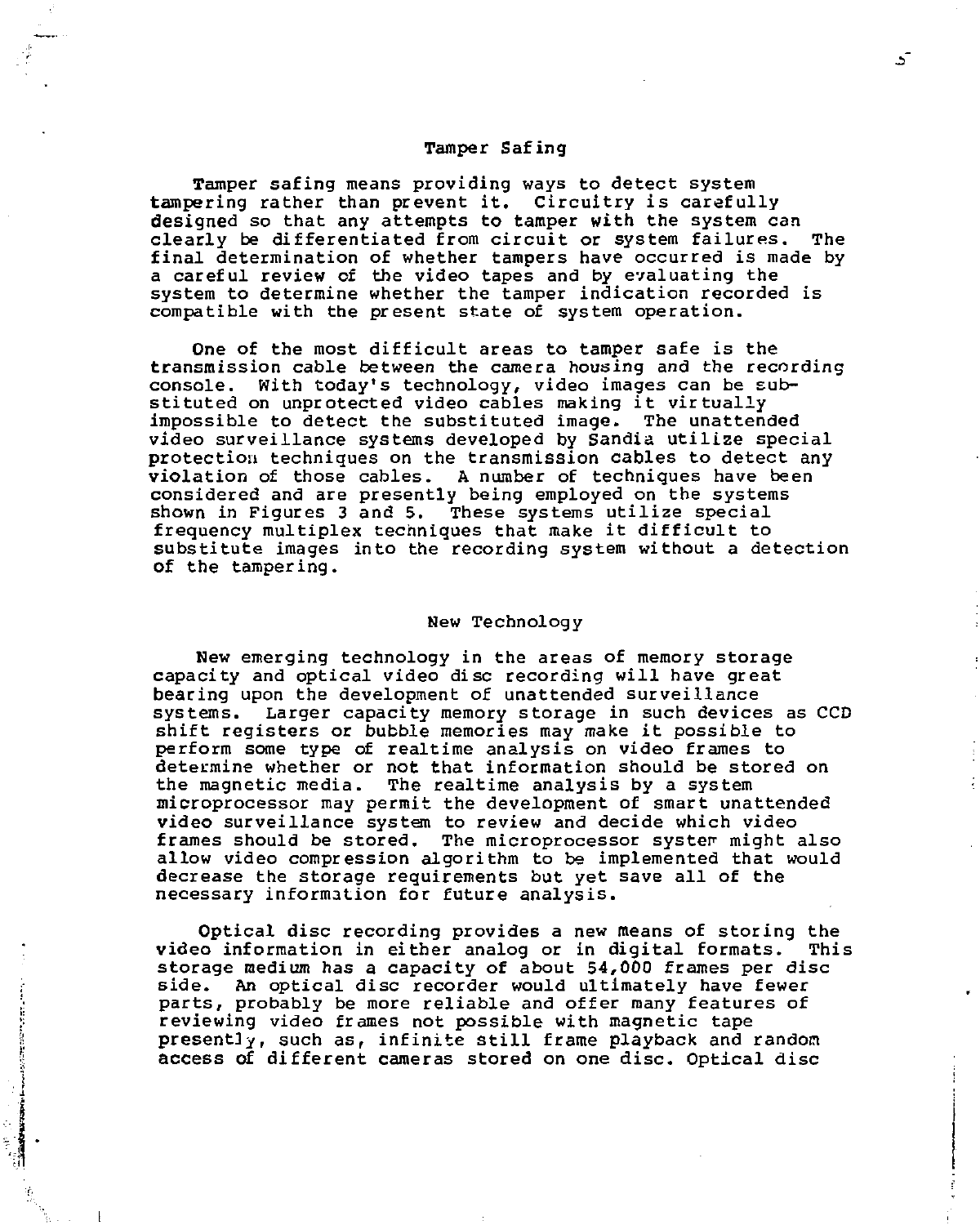recording is a proven laboratory technique at the present time<br>but requires high power gas lasers to accomplish the recording.<br>The development of the laser diode will make an optical disc<br>recorder a reality for surveillanc

i; !

**I**  |

i **j** 

**CONTRACT**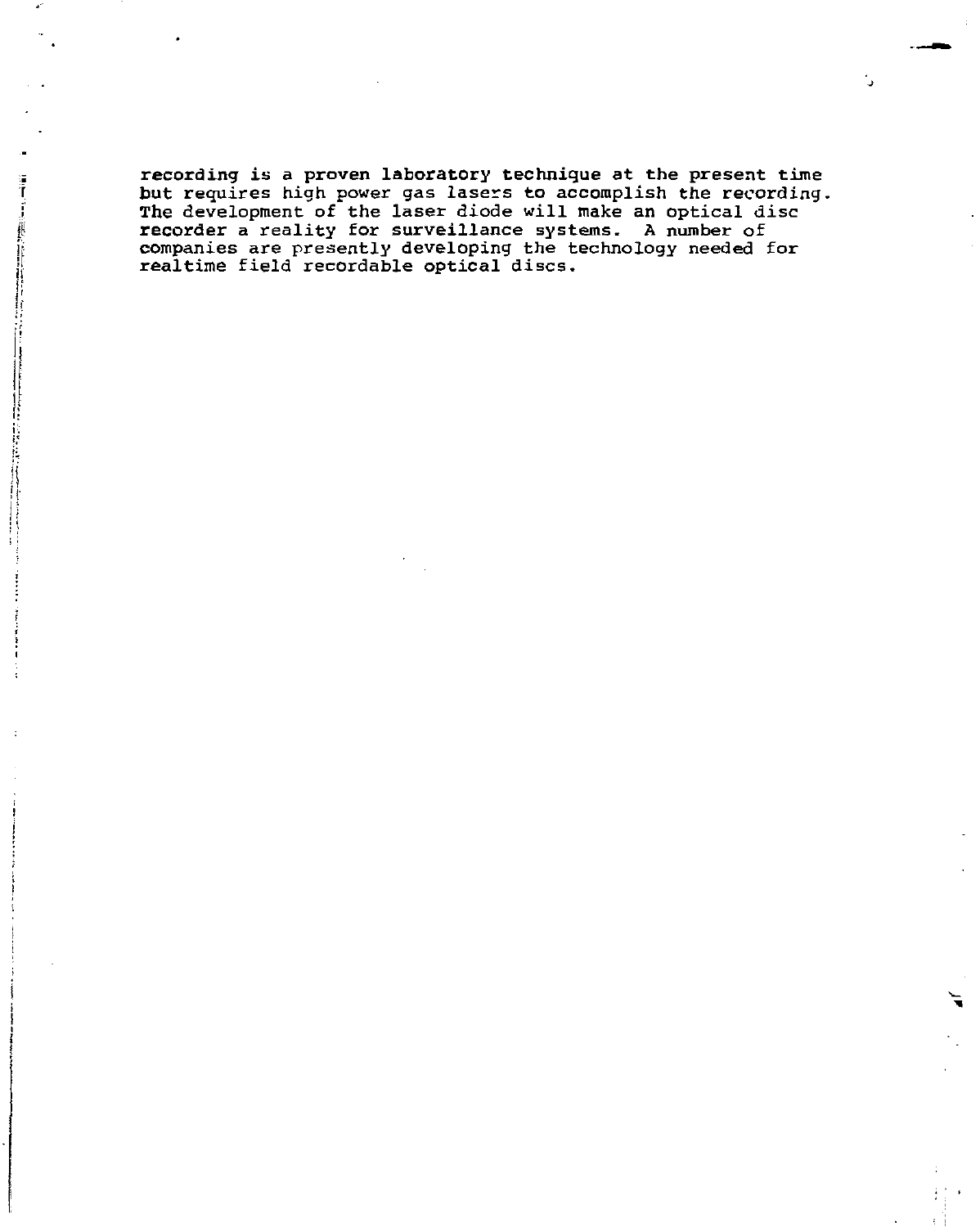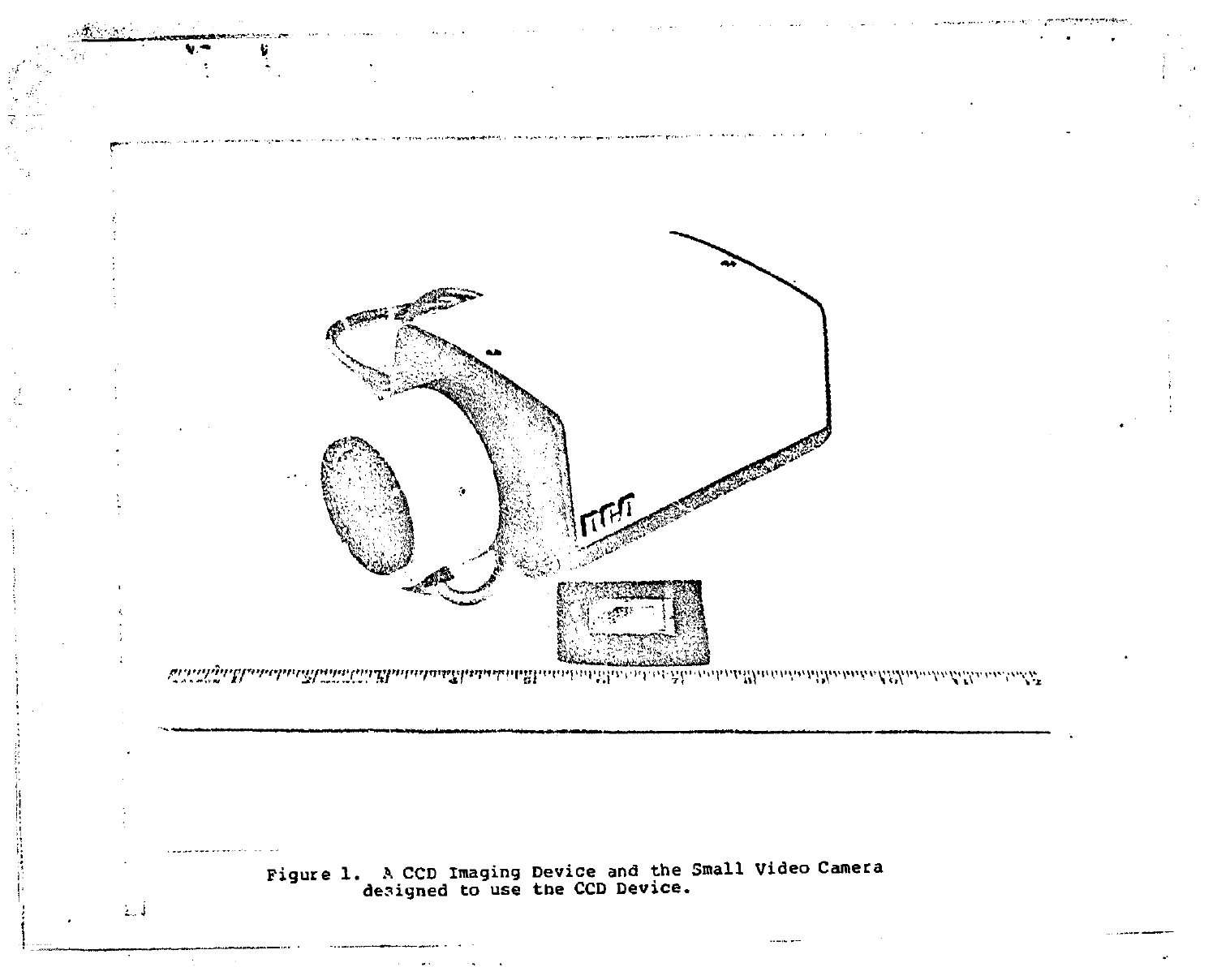

**Figure 2. The Portable Battery Power Surveillance and Recording System.** 

*J-*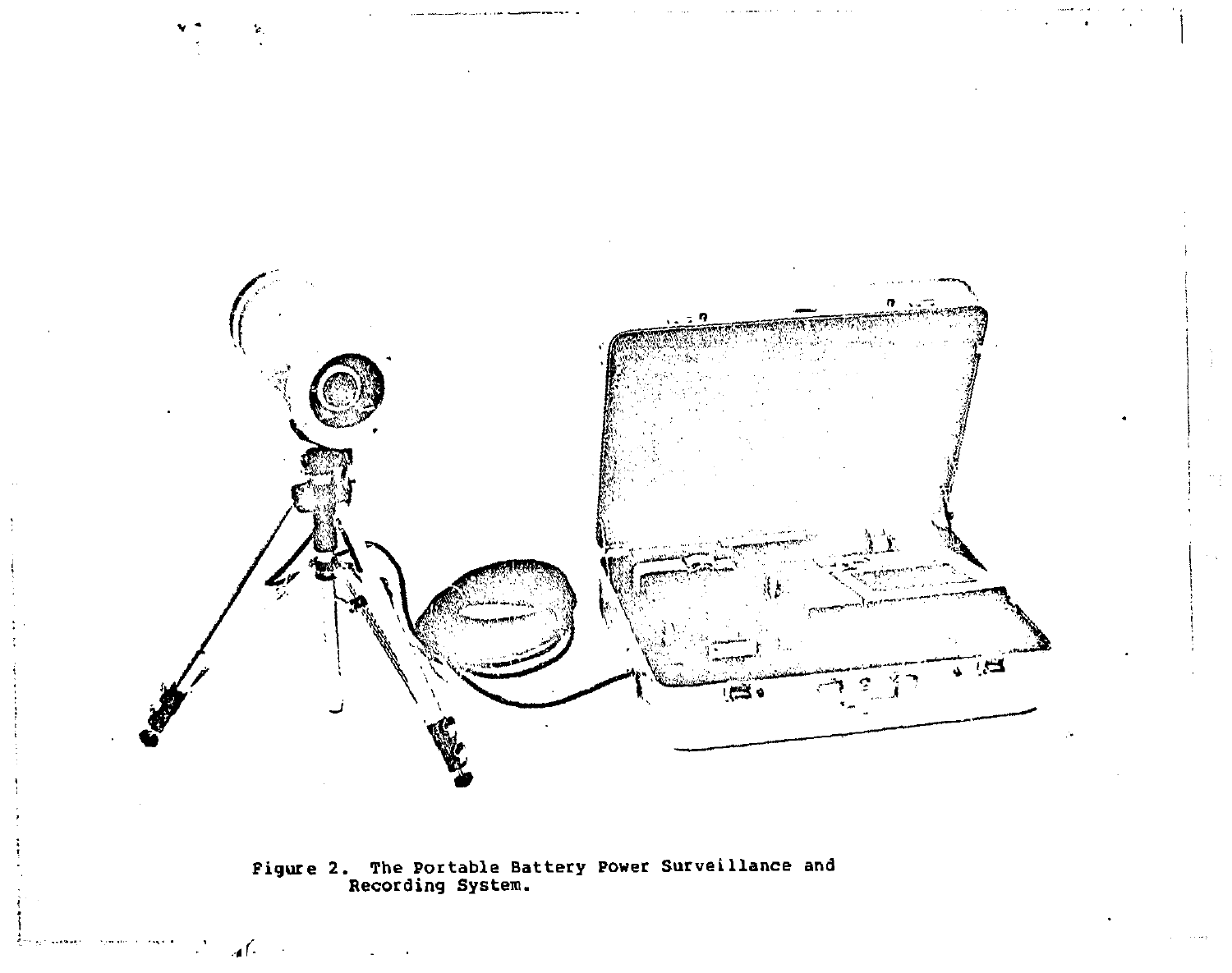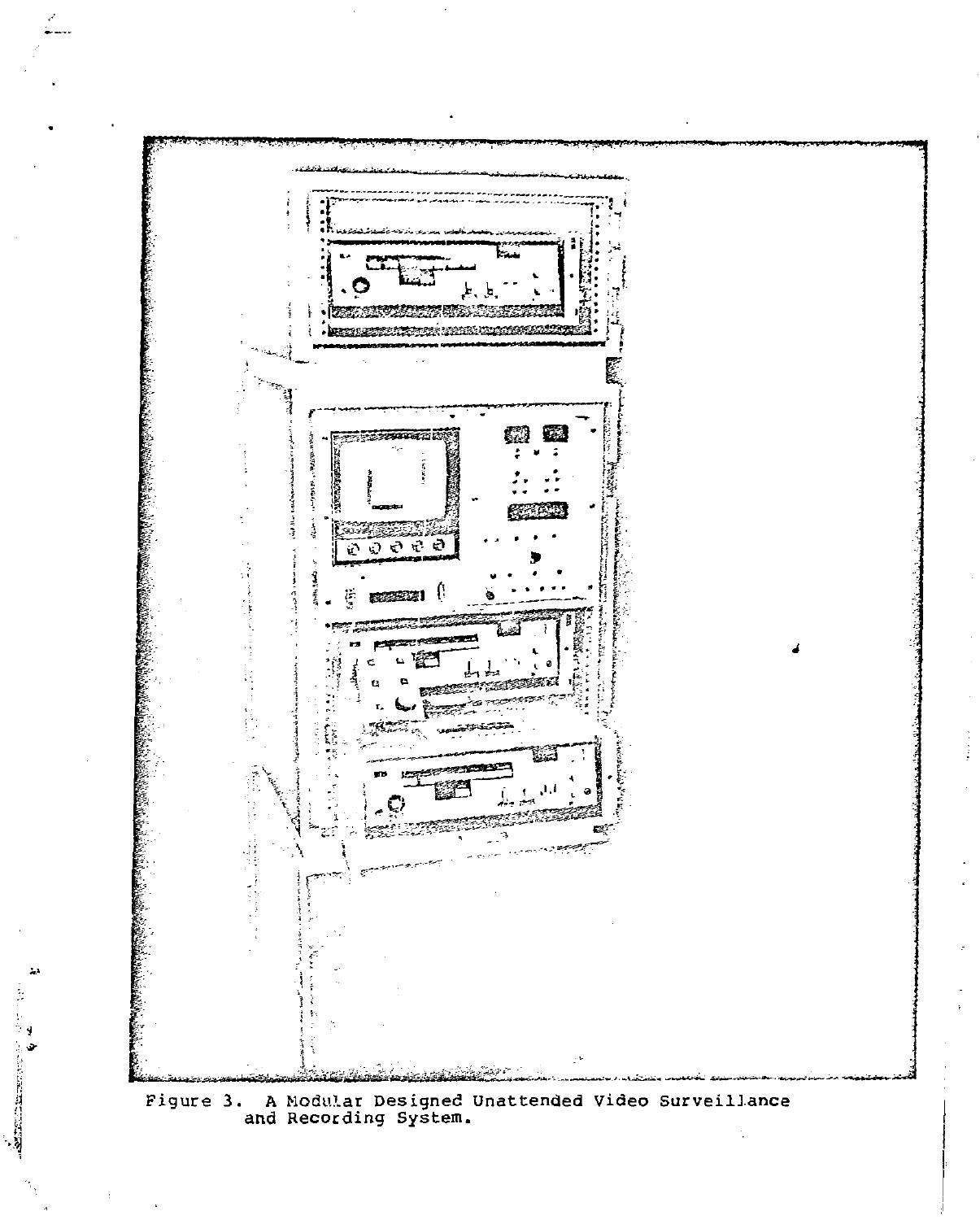

 $\sim$ 

Figure 4. The Sony Model SLO-320 Video Recorder.

أله

 $\sim$   $\sim$